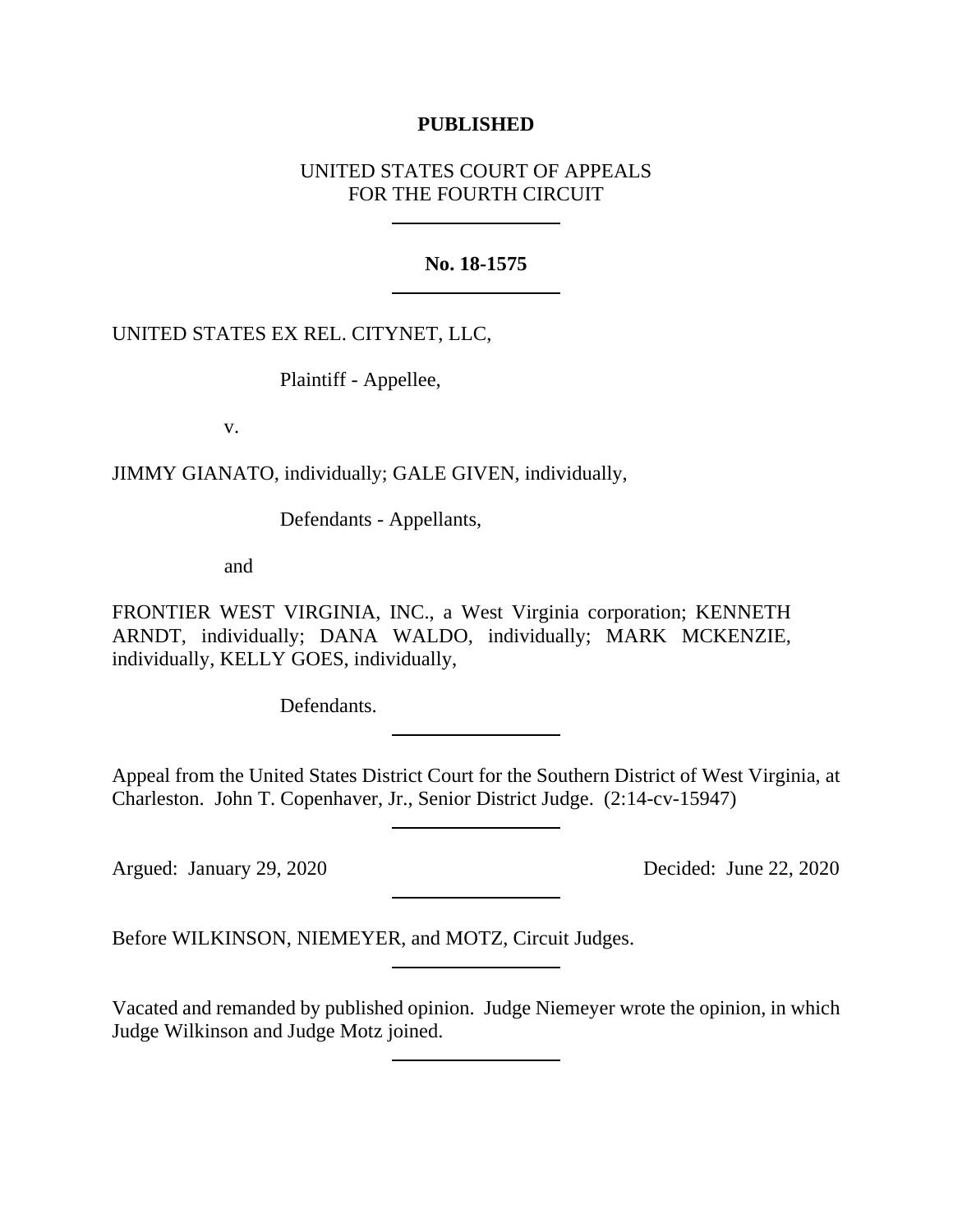**ARGUED:** Geoffrey A. Cullop, PULLIN, FOWLER, FLANAGAN BROWN & POE, PLLC, Charleston, West Virginia, for Appellants. Benjamin L. Bailey, BAILEY & GLASSER LLP, Charleston, West Virginia, for Appellee. **ON BRIEF:** Stephen M. Fowler, PULLIN, FOWLER, FLANAGAN BROWN & POE, PLLC, Charleston, West Virginia, for Appellants. Rebecca L. Donnellan-Pomeroy, BAILEY & GLASSER LLP, Charleston, West Virginia, for Appellee.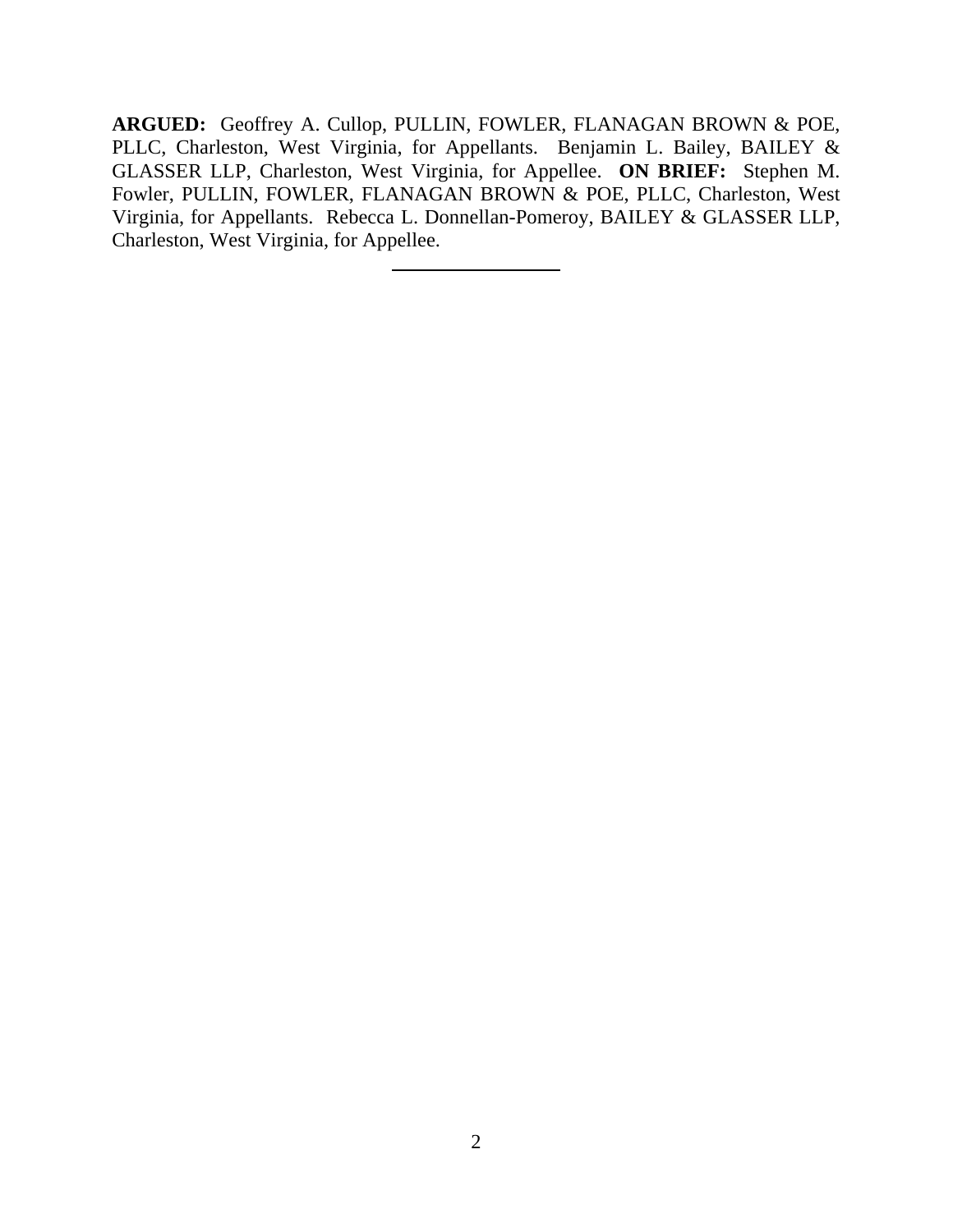NIEMEYER, Circuit Judge:

Acting on behalf of the United States, a West Virginia company, Citynet, LLC, commenced this "qui tam" action against West Virginia officials Jimmy Gianato, Gale Given, and others, alleging in nine counts that the defendants defrauded the United States when obtaining federal funding for a program to improve broadband connectivity for West Virginia residents, in violation of the False Claims Act ("FCA"), 31 U.S.C. § 3729 *et seq*. Specifically, Citynet alleged that Gianato and Given, respectively the Director of the West Virginia Division of Homeland Security and Emergency Management and the State Technology Officer, along with other defendants, knowingly submitted false statements and records to the United States as part of their application for funding under the federal Broadband Technology Opportunities Program and, once the funding was obtained, made false claims in drawing down funds under the Program.

Gianato and Given filed a motion to dismiss the complaint, asserting, among other things, that it failed to state plausible claims for relief and that they were, in any event, entitled to qualified immunity. The district court ruled that, with the exception of two counts against Given related to her involvement in the preparation of the grant application, the complaint adequately alleged that Gianato and Given had violated the FCA. And with respect to qualified immunity, the court ruled that "the determination of whether [Gianato and Given are] entitled to the defense [of qualified immunity] [had to] be deferred until a later time in light of evidentiary development, such as at the summary judgment stage." It explained that resolving the immunity question required further fact-finding with respect to each official's state of mind in allegedly violating the FCA. In so concluding, the district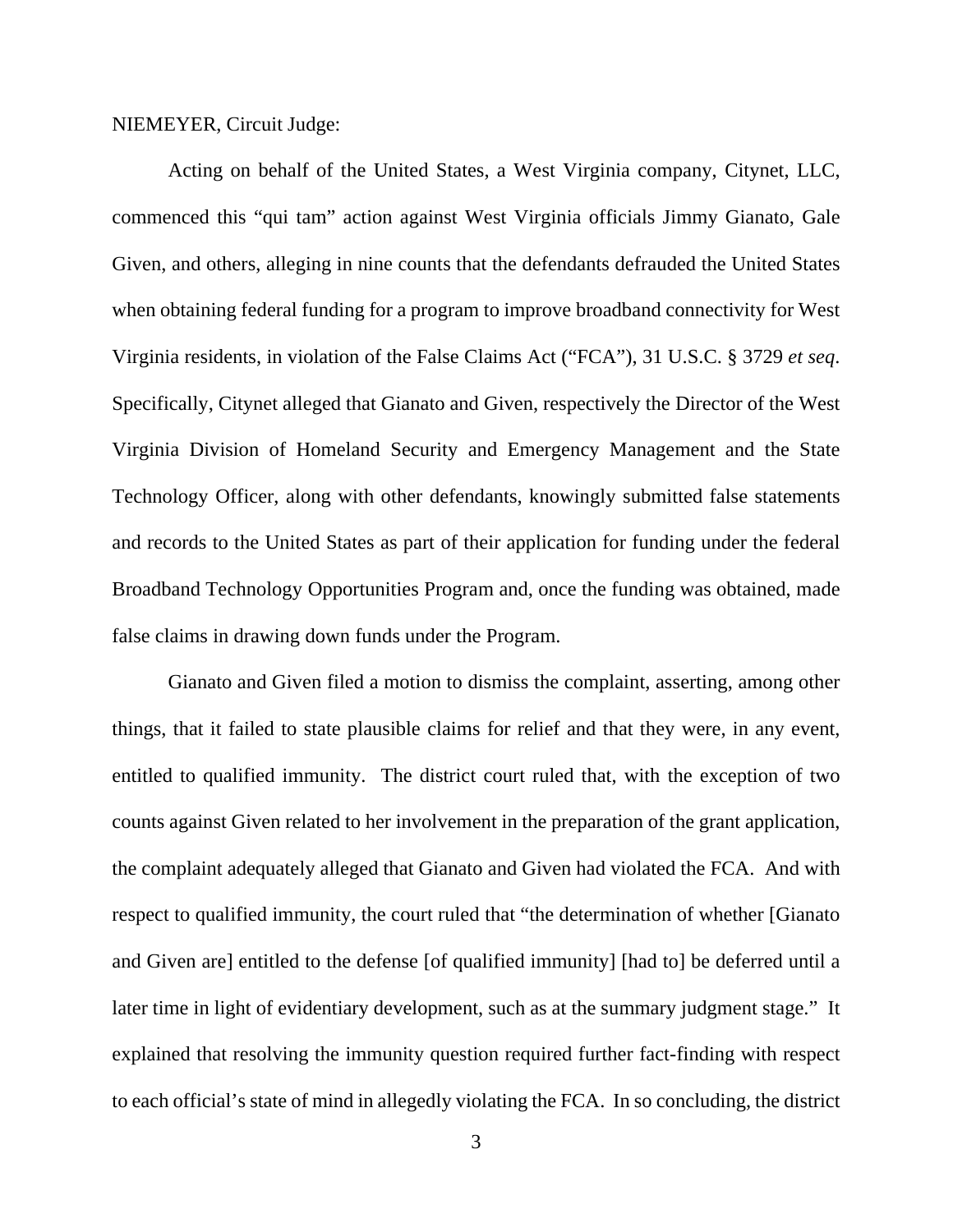court implicitly assumed that government officials could invoke qualified immunity as a defense to claims brought under the FCA.

Gianato and Given filed this interlocutory appeal from the district court's ruling on qualified immunity, claiming that, because qualified immunity is an immunity from suit, they ought to be shielded from participating in further proceedings before the district court. Citynet filed a motion to dismiss the appeal, contending that the district court's ruling that further facts were needed before ruling on immunity is not immediately appealable. Citynet also argued that, in any event, persons violating the FCA cannot be protected by immunity because they "knowingly perpetrated a fraud on the United States government."

Because the district court's ruling was contingent on the answer to the threshold legal question of whether qualified immunity may be invoked as a defense to FCA claims, we exercise appellate jurisdiction and hold that qualified immunity does not apply to protect government officials from claims against them for fraud under the Act. Accordingly, we vacate the district court's immunity ruling and remand with the instruction that the district court deny Gianato and Given's claim of qualified immunity.

#### I

Under the American Recovery and Reinvestment Act of 2009, Congress appropriated approximately \$4.7 billion in federal funds for the Broadband Technology Opportunities Program, seeking to create jobs and expand broadband access in rural and underserved communities. On behalf of the Executive Office of the State of West Virginia, Gianato and others submitted an application for funding under the Program with a proposal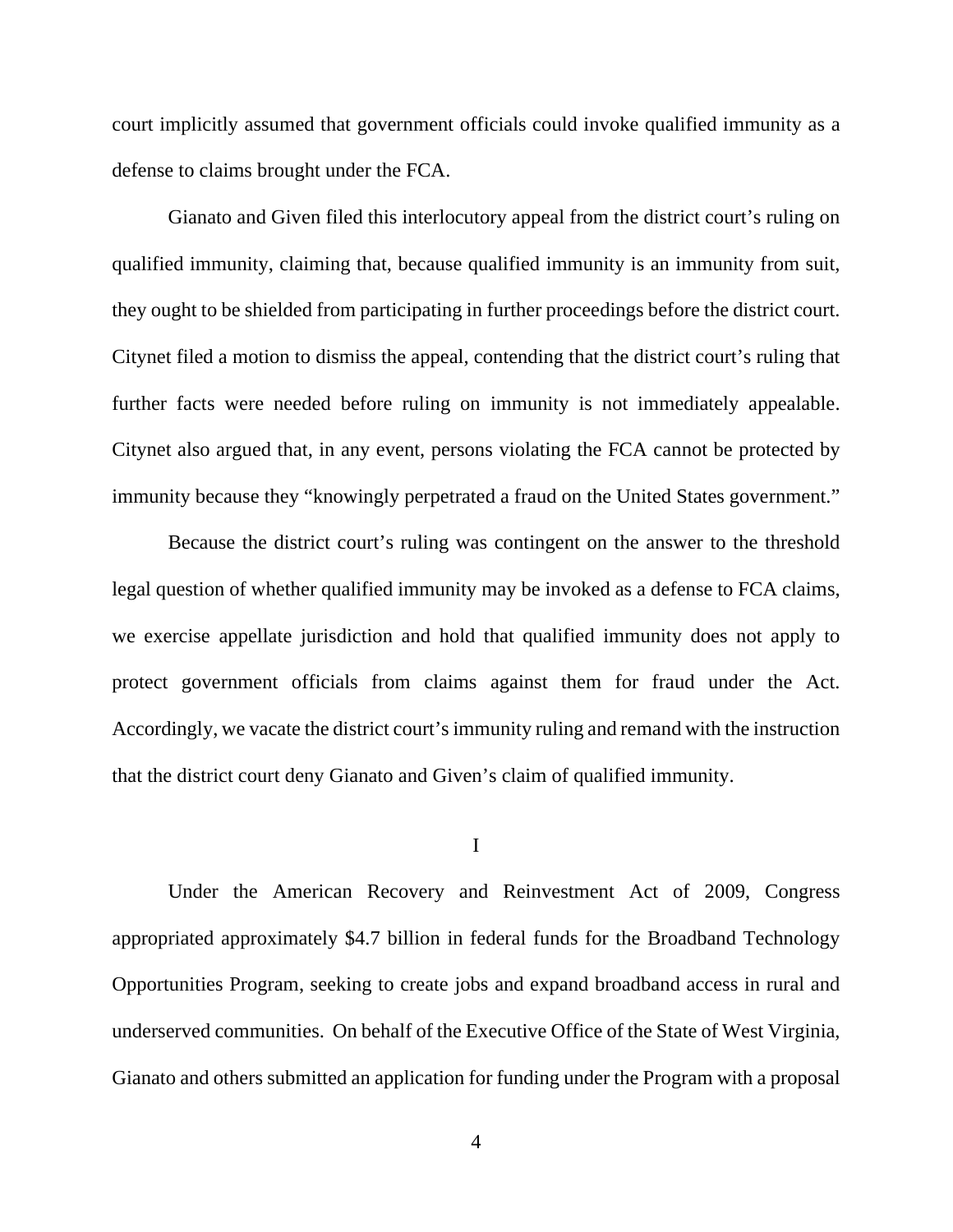for a "middle-mile" project, which would link a telecommunications carrier's core network to local hubs, such as schools, libraries, and healthcare facilities. In February 2010, the Executive Office received a grant of over \$126 million in Program funding for that project.

Citynet, a communications service provider that had unsuccessfully applied for Program funding, commenced this action on behalf of the United States under the FCA. It alleged in nine counts that Gianato, Given, and various other defendants not involved in this appeal engaged in a scheme to fraudulently cause the federal government to award Program funds to the Executive Office by knowingly submitting false statements and records as part of the grant application and by subsequently submitting false claims to the federal government for payments under the Program. According to the complaint, the defendants prepared the grant application with the intent that another entity, Frontier West Virginia, Inc., "be the actual recipient of [any] grant funds awarded to the [Executive Office]," and, as a result, the Executive Office's grant proposal contained numerous material misrepresentations. Citynet also alleged that, once the Executive Office had been awarded a grant under the Program, it coordinated with Frontier to submit false invoices to the government while fraudulently using the funds in pursuit of a project entirely different from the one that had been awarded federal funding. Thus, Frontier, through the Executive Office, billed the federal government for "material and labor it did not provide, and for fiber links that were not constructed."

Gianato and Given filed a motion to dismiss the complaint under Federal Rule of Civil Procedure 12(b)(6), arguing, *inter alia*, that each count against them failed to state a plausible claim for relief; that, as state officials sued in their individual capacities for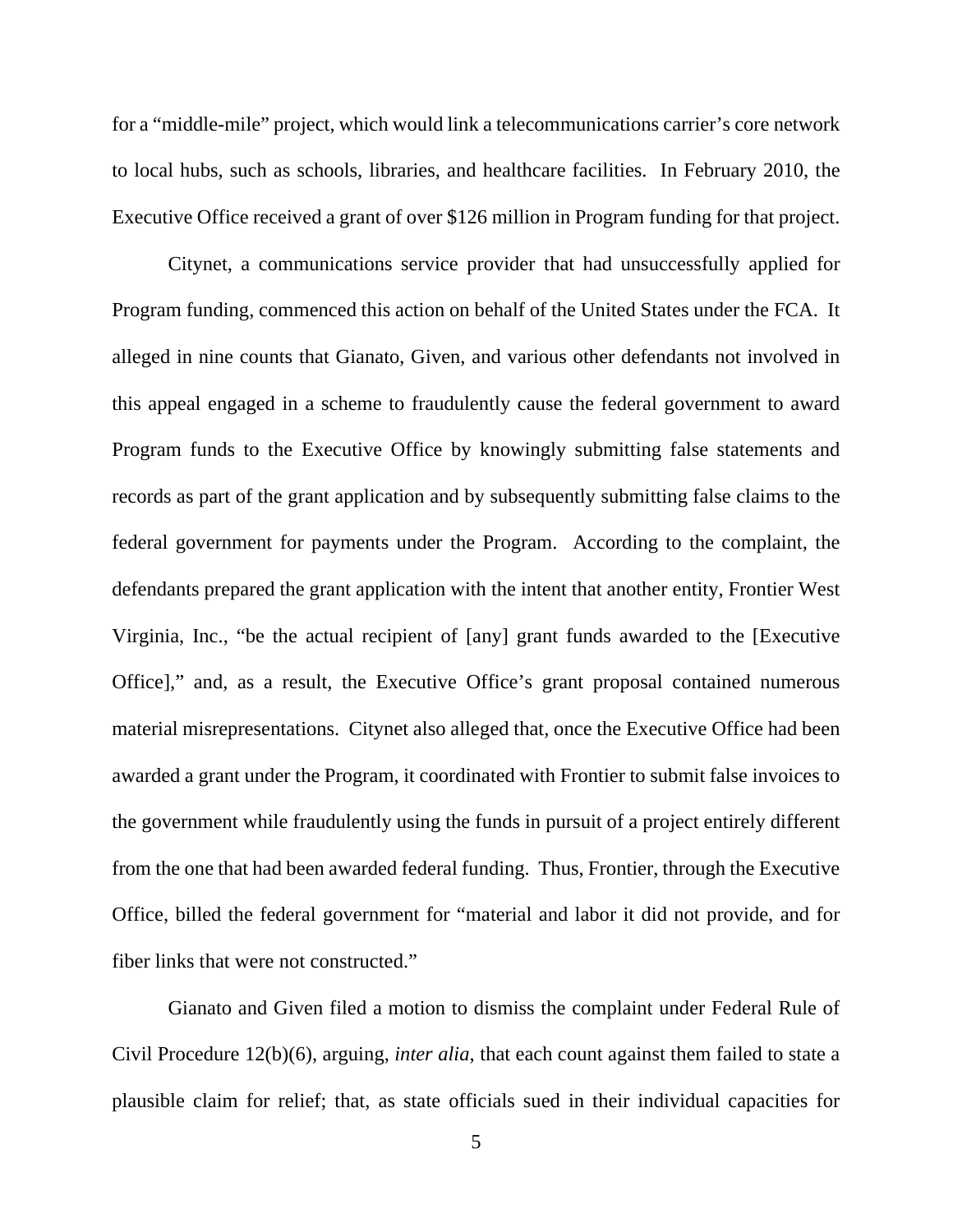conduct undertaken in the course of their official duties, they were not "persons" subject to liability under the FCA; and that, in any event, they were entitled to qualified immunity.

In a 104-page opinion and order dated March 30, 2018, the district court granted the motion to dismiss in part and denied it in part. As relevant to this appeal, the court determined that, with the exception of two counts against Given related to the preparation of the grant application, Citynet had adequately pleaded that both Gianato and Given had violated the FCA. The court deferred ruling on Gianato and Given's assertion of qualified immunity, concluding that, without further facts, it could not determine the level of scienter with which they had acted or, relatedly, whether their actions had violated a clearly established right. Recognizing that the FCA requires a showing that the defendant acted with actual knowledge, deliberate ignorance, or reckless disregard, the court observed that "a reasonable person with 'actual knowledge' of his fraud would doubtlessly know that the fraud he perpetrates is wrong. At the other end, whether a reasonable person 'act[ing] in reckless disregard of the truth' would recognize that his actions constitute a fraud under the FCA is a much closer issue." The court concluded:

While the complaint sufficiently alleges that the defendants acted with the requisite scienter, the court cannot at this juncture decide the level of scienter with which [Gianato and Given] acted in allegedly violating the FCA. That obfuscates the qualified immunity analysis as set forth above, and the qualified immunity decision consequently must be deferred until a time when the court can make an informed decision based upon the evidence.

Gianato and Given filed this interlocutory appeal from the district court's immunity ruling, asserting that it was a "final decision under the collateral order doctrine."

6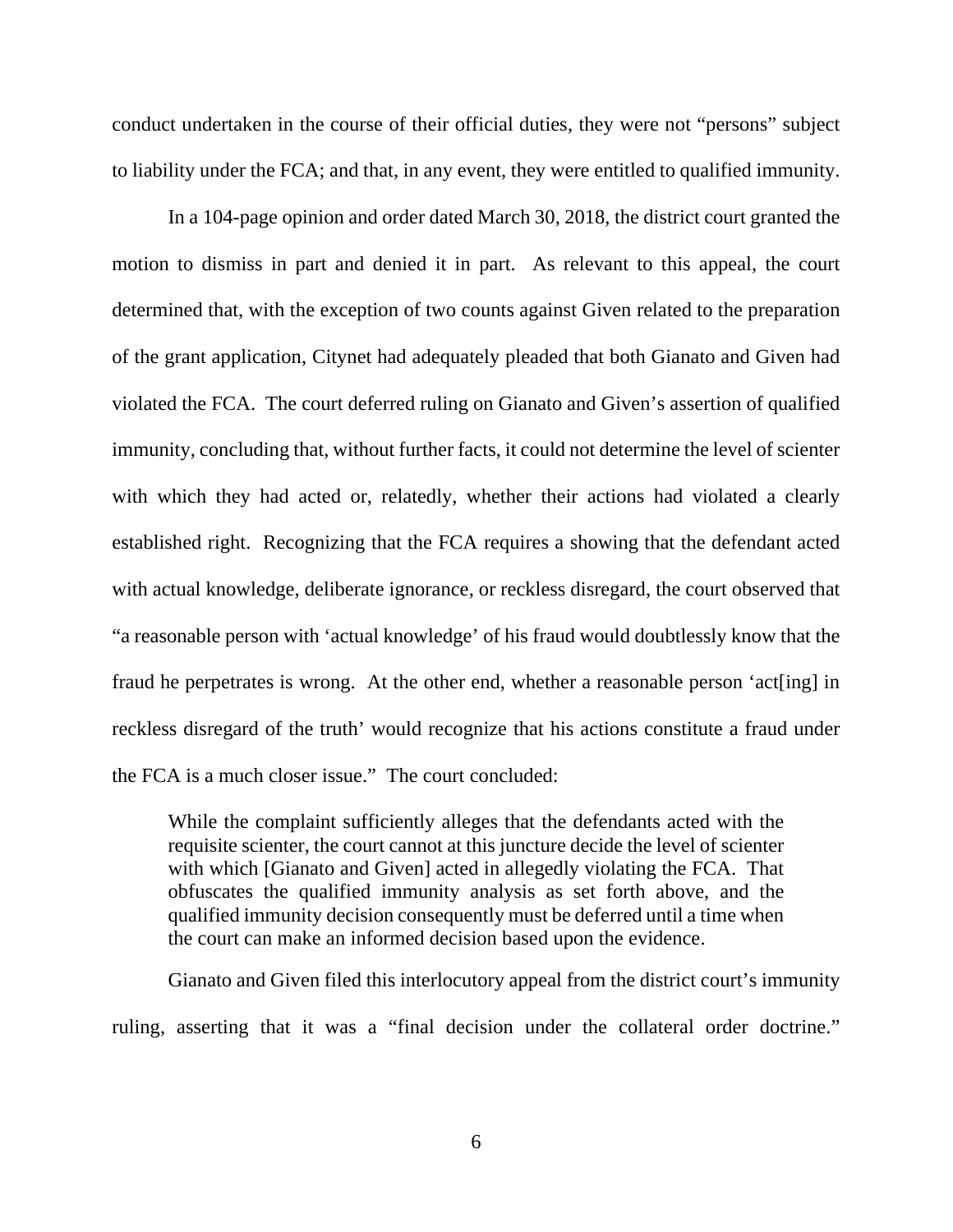Contending otherwise, Citynet filed a motion to dismiss the appeal, and we deferred ruling on the motion pending briefing on the merits and oral argument.

#### II

At the outset, we must address Citynet's motion to dismiss this appeal, as it challenges our jurisdiction.

Citynet contends in its motion that when a district court defers ruling on the claim of qualified immunity because of a need for factual development, a court of appeals lacks jurisdiction to review the district court's order. But in its subsequent brief, Citynet takes a position somewhat in tension with its motion, asserting that an immunity defense is not available in response to a claim that defendants knowingly violated the FCA, thus implying that the issue of immunity can be decided as a matter of law at this stage of the proceeding.

The principles for determining our jurisdiction are well established. Ordinarily, the denial of a motion to dismiss is interlocutory and thus not subject to immediate appeal. *See Cohen v. Beneficial Indus. Loan Corp.*, 337 U.S. 541, 546 (1949). But, under the collateral order doctrine, appellate jurisdiction extends to "'a narrow class of decisions that do not terminate the litigation,' but are sufficiently important and collateral to the merits that they should 'nonetheless be treated as final.'" *Will v. Hallock*, 546 U.S. 345, 347 (2006) (quoting *Digital Equip. Corp. v. Desktop Direct, Inc.*, 511 U.S. 863, 867 (1994)).

Under this doctrine, a conclusive order denying a motion to dismiss on qualified immunity grounds constitutes an immediately appealable collateral order if it turns on a pure issue of law. *See Ashcroft v. Iqbal*, 556 U.S. 662, 671–72 (2009) ("A district-court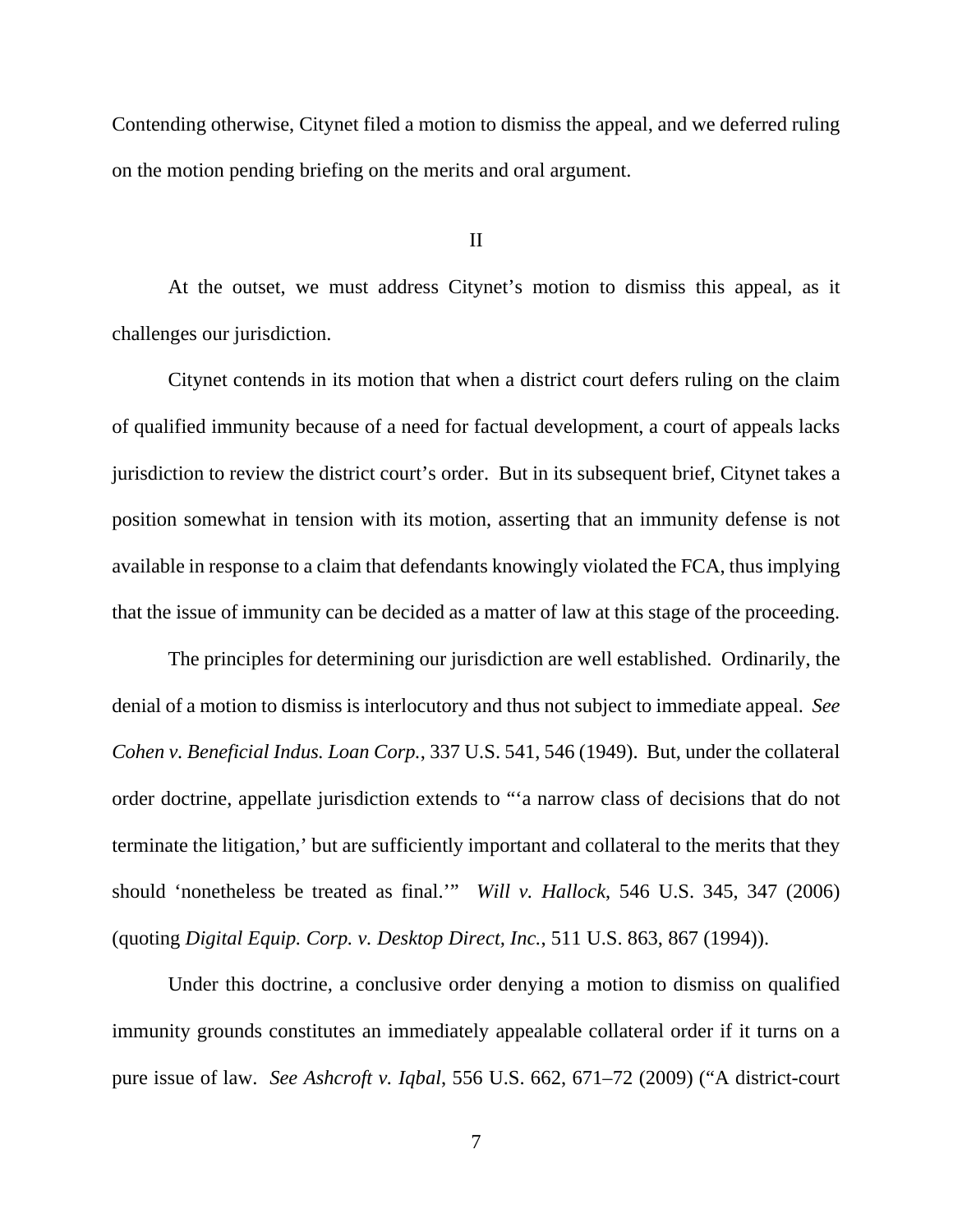decision denying a Government officer's claim of qualified immunity can fall within the narrow class of appealable orders despite the absence of a final judgment" if it "turns on an issue of law" (cleaned up)); *see also Al Shimari v. CACI Int'l, Inc.*, 679 F.3d 205, 221 (4th Cir. 2012) (en banc) ("[O]rders denying dismissal motions, insofar as those motions are based on immunities that are not absolute but conditioned on context, . . . are . . . immediately appealable" when based on "abstract issues of law" (cleaned up)). This is so because qualified immunity "is an *immunity from suit* rather than a mere defense to liability; and . . . it is effectively lost if a case is erroneously permitted to go to trial." *Mitchell v. Forsyth*, 472 U.S. 511, 526 (1985). Accordingly, we have recognized that a district court's refusal to rule on the immunity question nullifies the benefits of the defense and may thus be treated as an immediately appealable denial of immunity. *See Nero v. Mosby*, 890 F.3d 106, 125 (4th Cir. 2018); *Jenkins v. Medford*, 119 F.3d 1156, 1159 (4th Cir. 1997) (en banc). An exception arises, however, when further factual development is needed to rule on the immunity question itself. *See Al Shimari*, 679 F.3d at 220 ("[E]ven a party whose assertion of immunity ultimately proves worthy must submit to the burdens of litigation until a court becomes sufficiently informed to rule").

Citynet bases its motion to dismiss this appeal on this exception. The district court did indeed conclude that factual development was needed to rule on the immunity question. But the court's ruling presumed that the immunity defense was available in response to an FCA claim. In so presuming, the court skipped the logically antecedent legal question of whether qualified immunity could *ever* be invoked as a defense to claims of fraud brought under the FCA. And resolution of *this* question requires no factual development. The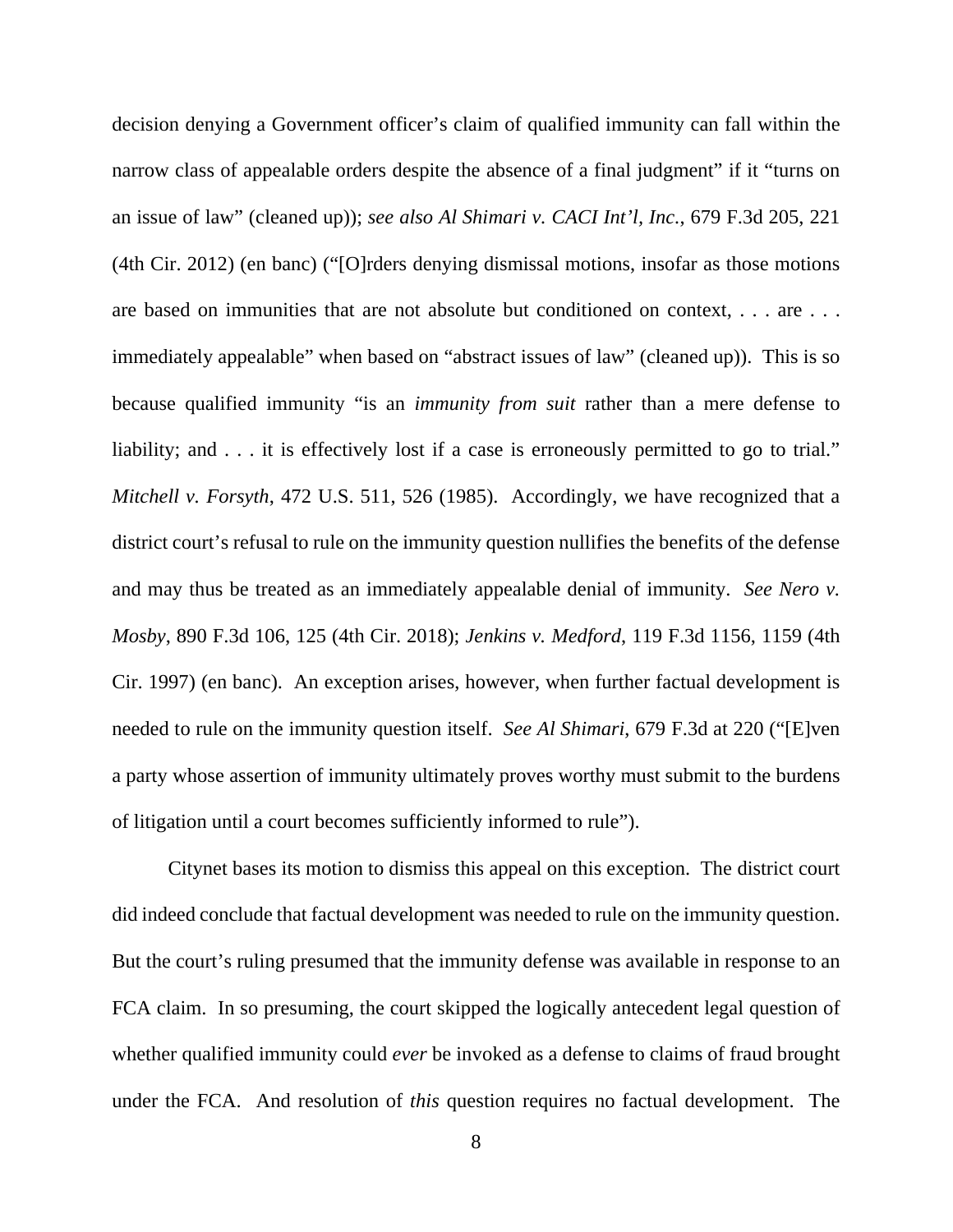district court's deferral ruling in this case thus depends on resolution of this pure issue of law, supporting our exercise of appellate jurisdiction at this time. Accordingly, we deny Citynet's motion to dismiss the appeal.

#### III

When applicable, the doctrine of "[q]ualified immunity shields federal and state officials from money damages" in cases alleging violations of either "statutory or constitutional right[s]." *Ashcroft v. al-Kidd*, 563 U.S. 731, 735 (2011). But we have yet to address the more specific question of whether qualified immunity may be invoked as a defense to claims brought under the FCA — the resolution of which turns on whether the FCA's scienter requirement is inconsistent with the doctrine.

Originally passed in 1863 in response to widespread fraud against the government during the American Civil War, "the FCA is a fraud prevention statute" that imposes liability on those who defraud federal government programs. *United States ex rel. Owens v. First Kuwaiti Gen. Trading & Contracting Co.*, 612 F.3d 724, 728 (4th Cir. 2010) (cleaned up); *see also Rainwater v. United States*, 356 U.S. 590, 592 (1958). In its current version, the FCA provides that suit may be brought against "any person" who, *inter alia*, "knowingly presents, or causes to be presented, [to the United States government] a false or fraudulent claim for payment or approval"; "knowingly makes, uses, or causes to be made or used, a false record or statement material to a false or fraudulent claim"; or conspires to commit such acts. 31 U.S.C. § 3729(a)(1)(A)–(C). "In adopting the FCA,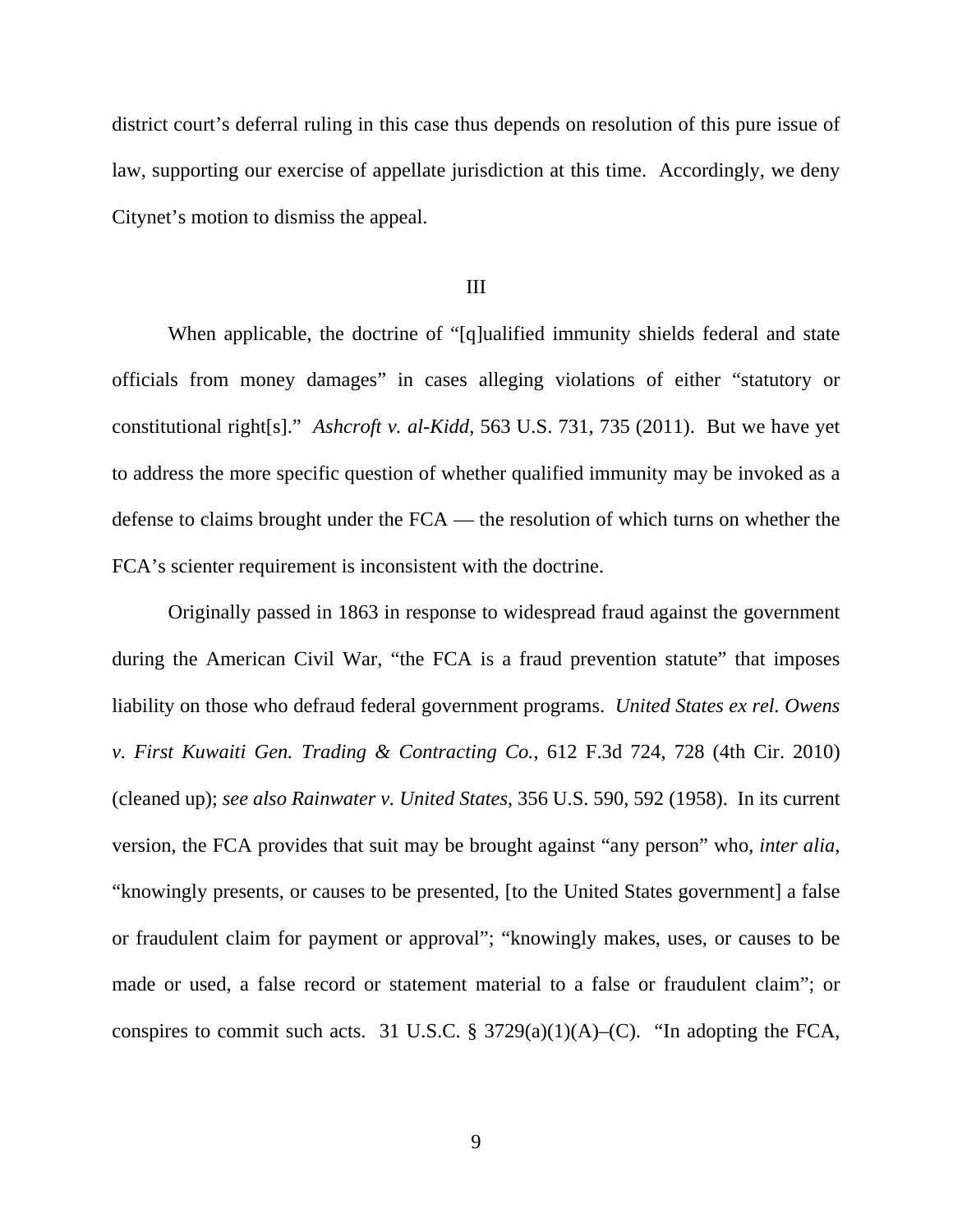'the objective of Congress was broadly to protect the funds and property of the government.'" *Owens*, 612 F.3d at 728 (quoting *Rainwater*, 356 U.S. at 592).

The FCA requires explicitly that, to be liable under the Act, the defendant must have acted "knowingly." And it defines "knowingly" to "mean that a person, with respect to information — (i) has actual knowledge of the information; (ii) acts in deliberate ignorance of the truth or falsity of the information; or (iii) acts in reckless disregard of the truth or falsity of the information." 31 U.S.C.  $\S$  3729(b)(1)(A). We have previously recognized that this element is so defined to ensure that liability is not imposed for "honest mistakes or incorrect claims submitted through mere negligence." *Owens*, 612 F.3d at 728 (quoting S. Rep. No. 99-345, at 7 (1986), *as reprinted in* 1986 U.S.C.C.A.N. 5266, 5272). Thus, FCA liability attaches only where a person has acted *intentionally* or *recklessly*.

Yet, by acting *intentionally* or *recklessly*, a government official necessarily forfeits any entitlement to qualified immunity. *See al-Kidd*, 563 U.S. at 743 (explaining that qualified immunity protects "all but the plainly incompetent or those who *knowingly* violate the law" (emphasis added) (quoting *Malley v. Briggs*, 475 U.S. 335, 341 (1986))). Stated otherwise, qualified immunity does not protect government officials when they act to violate the law with actual knowledge, deliberate ignorance, or reckless disregard of a risk to a constitutional or statutory right. *See, e.g.*, *Washington v. Wilmore*, 407 F.3d 274, 283–84 (4th Cir. 2005) (reasoning that qualified immunity may not shield government officials who *knowingly* create or use false evidence to obtain a criminal conviction); *Hope v. Pelzer*, 536 U.S. 730, 744–45 (2002) (reasoning that qualified immunity may not shield government officials for a course of conduct where they have *ignored* a regulation with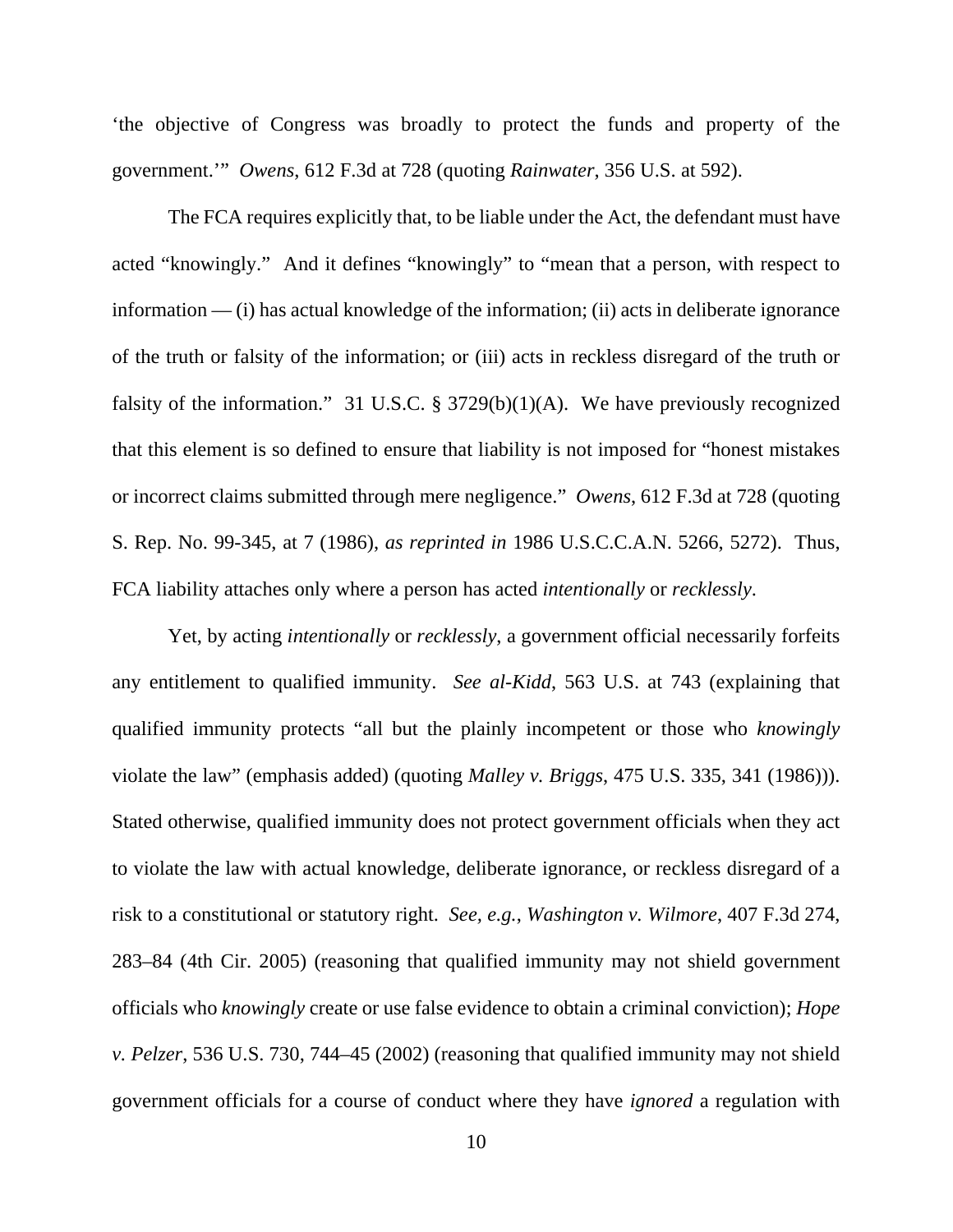impunity); *Raub v. Campbell*, 785 F.3d 876, 884 n.8 (4th Cir. 2015) (explaining that "[i]n the arrest context, a law enforcement officer's omission of material facts from a warrant affidavit deprives him of qualified immunity . . . if the omission was made intentionally or with a '*reckless disregard* for the truth'" (emphasis added) (quoting *Miller v. Prince George's Cnty.*, 475 F.3d 621, 627 (4th Cir. 2007))). Thus, the state of mind required to establish liability under the FCA is also sufficient to preclude immunity protection, and therefore immunity cannot protect a public official from a suit alleging a claim under the FCA. In order to have violated the FCA, a government official would have necessarily had to act in a manner inconsistent with the type of "reasonable but mistaken judgments" qualified immunity is designed to shield. *al-Kidd*, 563 U.S. at 743.

Moreover, there is good reason to hesitate before applying qualified immunity  $-$  a doctrine that "acts to safeguard the government, and thereby to protect the public at large" rather than to "benefit [the government's] agents" — to situations where the victim of the alleged violation is the United States government itself, and the perpetrator a federal or state agent. *Wyatt v. Cole*, 504 U.S. 158, 168 (1992). While courts have recognized the public interest in affording public officers immunity from suit to protect their ability to exercise independent discretion in carrying out their official duties, *see*, *e.g.*, *Nixon v. Fitzgerald*, 457 U.S. 731, 744–45 (1982), it surely does not serve the public interest to extend immunity protection to public officials who defraud the government. Thus, while immunity should protect discretion, it must not shield fraud.

At bottom, we hold that qualified immunity may not be invoked as a defense to liability under the FCA. *See Samuel v. Holmes*, 138 F.3d 173, 178 (5th Cir. 1998)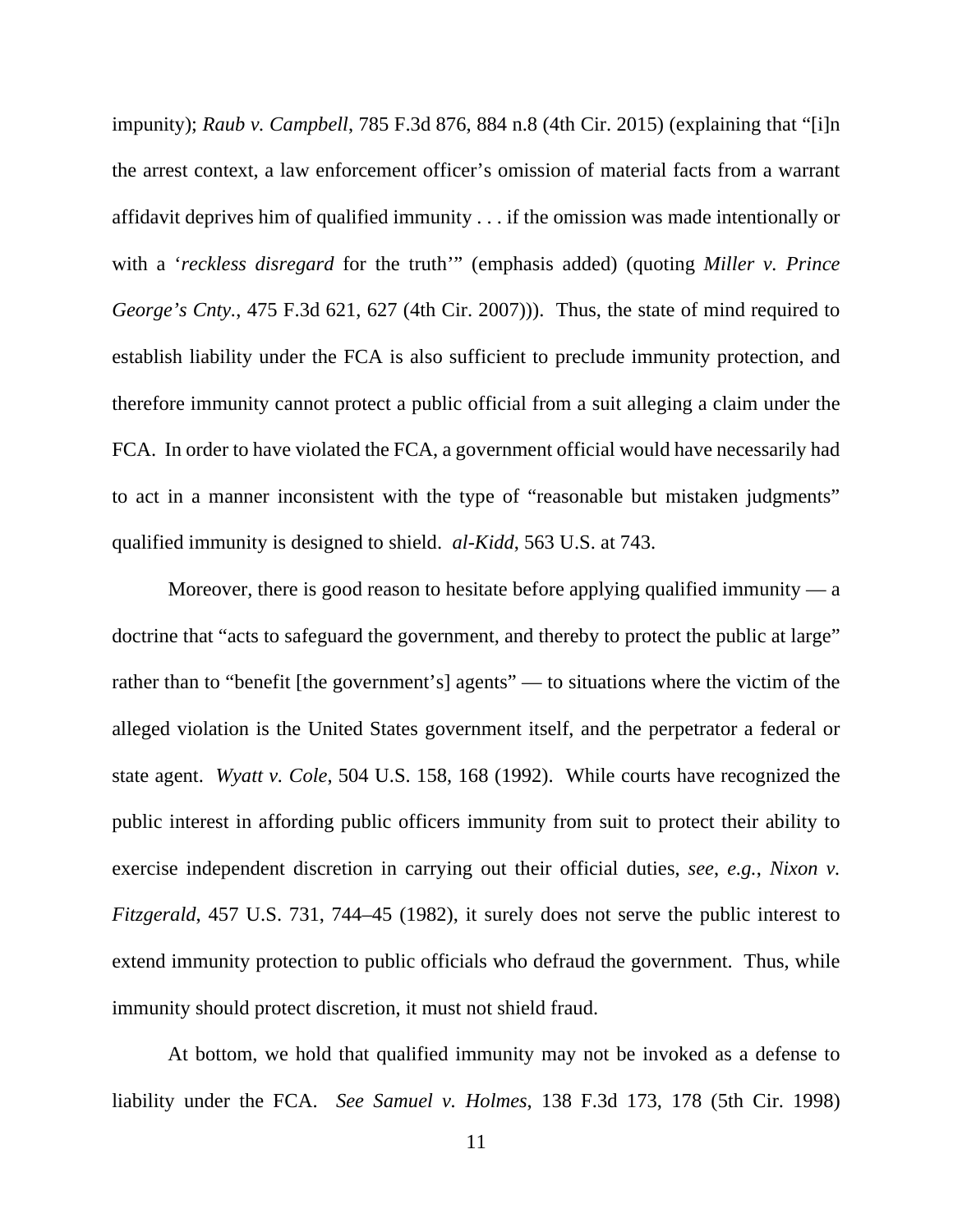(reasoning that "qualified immunity seems particularly ill-suited" to FCA retaliation claims under 31 U.S.C. § 3730(h) because "[g]ranting government officials the protection of qualified immunity would hardly spur reluctant employees to step forward" with knowledge of fraud against the government); *United States ex rel. Parikh v. Citizens Med. Ctr.*, 977 F. Supp. 2d 654, 685 (S.D. Tex. 2013) (holding that because the FCA attaches liability only if a defendant knowingly presents a false or fraudulent claim, "qualified immunity . . . has little role to play in False Claims Act cases"). Therefore, Gianato and Given cannot claim qualified immunity as a defense to Citynet's FCA claims, as the district court assumed was a possibility.

#### IV

Gianato and Given ask us also to exercise pendent appellate jurisdiction over the district court's determination that, as state officials sued in their individual capacities for actions taken in the course of their official duties, they qualify as "persons" subject to FCA liability. Pendent appellate jurisdiction, however, is available "only (1) when an issue is inextricably intertwined with a question that is the proper subject of an immediate appeal; or (2) when review of a jurisdictionally insufficient issue is necessary to ensure meaningful review of an immediately appealable issue." *Adams v. Ferguson*, 884 F.3d 219, 224 (4th Cir. 2018) (cleaned up). Because the question of whether the state officials are "persons" under the FCA is neither inextricably intertwined with nor necessary to ensure meaningful review of their claim of qualified immunity, pendent appellate jurisdiction to consider the issue is unavailable.